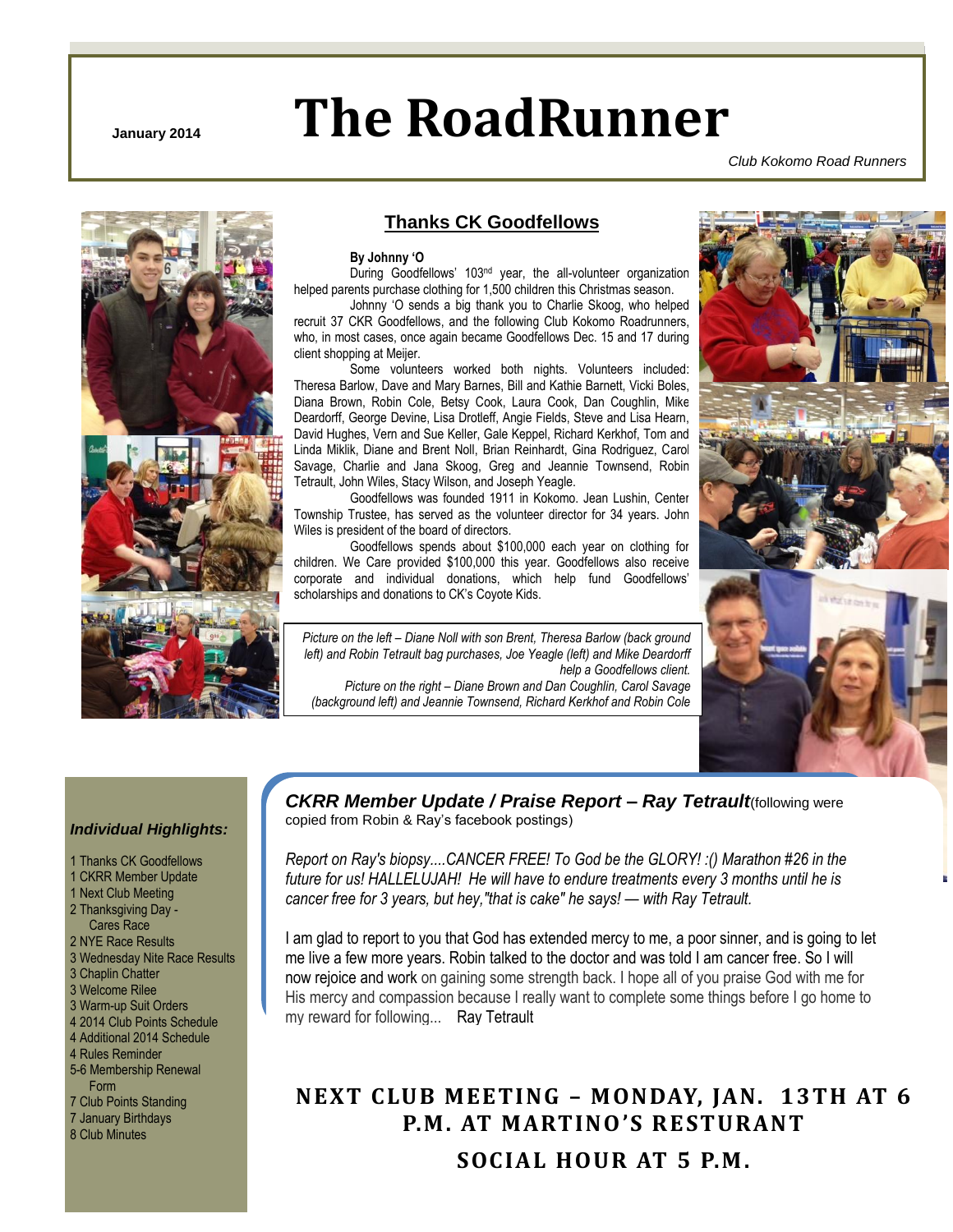## CKRR – January 2014 **Page 2 of 8**

### **Thanksgiving Day - Kokomo Cares Race**

Thanksgiving seems so far away now that Christmas and New Years have passed. It was a cold, clear day for a run in and around Highland Park. There were Moore"s Pies for the winners of the races and pies for those lucky ones whose names were drawn at the starting line.

We had a wonderful turnout with a total of 279 registered and 247 finishers. We had 208 runners finish and 39 walkers finish on that chilly morning. We are excited to tell you we were able to donate \$2179.60 to We Care! That was worth it all!

The first male runner in was Jeremy Breedlove. The first female was Mary Jean,



(pictured below) and she did the race barefoot! The first male walker was Vince Lorenz and the first female walker was Mary Miller.



**Club Kokomo's New Year's Eve Day 5K** Dec 31, 2013 **5K Run**

Jacob Fisher 16:24 Lewis Duke 17:07

#### **Parker Jones 17:36**

Braden Timmons 18:27 Jeremy Breedlove 18:41 Carl Nordhielm 18:54 Dana Neer 19:01 Christopher Nunan 19:08 Pablo Morales 19:42 Steve McDorman 20:29 Noel Shafer 20:41 Hayley Yocum 21:27 1st woman Jacob Riley 22:21 Kelsey Tyler 22:25 **Chris Lasley 22:27** Doug Nunan 22:42 Derick Bailey 22:44 Shane Hillman 22:51 **Ron Greene 23:05 Aaron Craig 23:09 Ella Kantz 23:10** Steve Collier 23:30 Jennifer Lewis 23:49 **Phil Rozzi 23:58**

medal commemorating the event. Runners and walkers were entertained with Christmas music as they ranbyRodger"s Pavilion. The Christmas lights were lit and added a festive mood to the race. After the race cookies were provided by Grace Fellowship Church where Ray is the pastor. In case some of you were wondering. We apologize for the first few guys that cut the course short by

They each received their choice of pie to take home for Thanksgiving dinner. Each participant received a

turning on Indiana instead of Courtland the second time around. It did **not,** however, change the results of the race, but only the times of the first 10 or so runners. This is another reason why it is critical that members of CKRR volunteer for races. Members know the courses and are aware of the "process" of the would not have happened if we had had just one volunteer from the club to be out on the course. We are grateful for the community service volunteers but they should not be the only volunteers at club races. So, please, if you are a member, do your part and volunteer for a club race. You get an automatic 20 points! That is as good as WINNING your age group!

Make your plans to attend next year's Thanksgiving Day run/walk for a fun, family time. We get participants from all over as they are in the area visiting family. Thank you for being a part of a worthwhile event. Ray & Robin Tetrault

**Sam Luginbuhl 24:41** OrhumSezer 24:50 Bronwyn Getts 24:53 Medine Tanner 24:55 Keith Vautaw 24:58 **Jack Reed 25:23** Don Andrews 25:27 **Anne Kantz 25:33** Elvia Rodriguez 25:37 **Dana Culp 25:55** Reagan Ritchie 25:57 John Williams 25:58

**Mark Shorter 26:00** Jeff Galvin 26:06 **Scott Deyoe 26:07 Billy Stanton 26:10 Madison Cleaver 26:13 Jennifer Van Horn 26:14 Shelly Wyman 26:16 Paul Wyman 26:17** Janette Clem 26:23 Noah Lennon 26:36 Scott Tate 26:36 Logan Buck 26:39 Allen Sayger 26:51 **Melissa Goad 27:01** Mike Daugherty 27:22 Warren Tierney 27:24

Seth Vautaw 27:37 **Anna Rangel 27:47** John Cleaver 27:57

Bethany Kirkwood 27:57 Renee Fields 28:00 Cassie McKillip 28:13 **Gregory Townsend 28:32** Raghau Haran 28:32 Sophie Page 28:37 Erin Knepley 28:38 **Laurie Ousley 28:38**

Jim Rogers 28:39 Ashley Shanks 29:07 David Carr 29:20 KarlySprouse 29:21 Stephanie Foster 29:22 **Terri Jackson 29:23 Austin Elliott 29:27** Jennifer Degraffenreid 29:27 **Noah Hughes 29:32 Laura Cook 29:34** Jacob Caliale 29:35 Max Garro 29:39 **Corey Moore 29:40 Charlie Skoog 29:40** Les Yocum 29:46 **Emilie Hubbard 29:47** NilahMohre 30:02 Eric Garrett 30:25 Amanda Shepard 30:50 **Phil Leininger 31:03 Jeff LaDow 31:07** Timothy Templin 31:13

Signe Tyson 31:30

**Michael Graham 31:40** Robin Tetrault 31:47 Rachel Browning 31:55 Stephanie Cunningham 31:56 **David Hughes 32:01 John Peters 32:40 RickeStucker 32:41 Lisa Metz 33:24** Phil Simpson 33:38 Mackenzie Wiles 33:40

Will Baxter 33:47 Jennifer Andrade 33:48 Leonard Baxter 33:57 Kim Lafollette 33:56 **Joyce Pennycoff 34:15 Ray Tetrault 35:21 Jonah Hughes 36:07 JP Wyman 36:18 Jillian LaDow 36:37** Marietta Miles 36:42 **Mary Barnes 37:05** Jacob Barnes 37:06 Bea Wiles 37:07 **Ann Hubbard 37:31** Alexander Studebaker 38:19 **Kevin Campbell 38:19** Pranov Haran 38:40 Rene' Rogers 39:34 Becky Richardson 41:34 Madyson Baxter 42:19

Jeff Freeman 42:56 Melissa Jones 43:53 Kelly Studebaker 45:05 Linda Ficht 45:19 **Sue Keller 46:03 Shirley Bugher 47:38** Louann Garrett 47:39 **Linda Kendall 48:36 Sophia Wyman 49:22** Jonathan Tyson 50:44 Michelle Tyson 50:45 Rae Graham 52:47 Dawn Coop 53:12

#### **5K Walk**

**Vince Lorenz 28:40** Damon Clements 29:41 **Vernon Keller 32:44 Mary Miller 33:03 1st woman Greg Wall 36:45 Toney Lorenz 39:19 Jim Gross 40:32 Jan Wall 41:27** Marsha Daugherty 43:17 **Carrie Williams 43:47 Anita Dillman 43:48 John Mohr 45:39 Jayne Stucker 46:52** Heidi Sebastian 48:12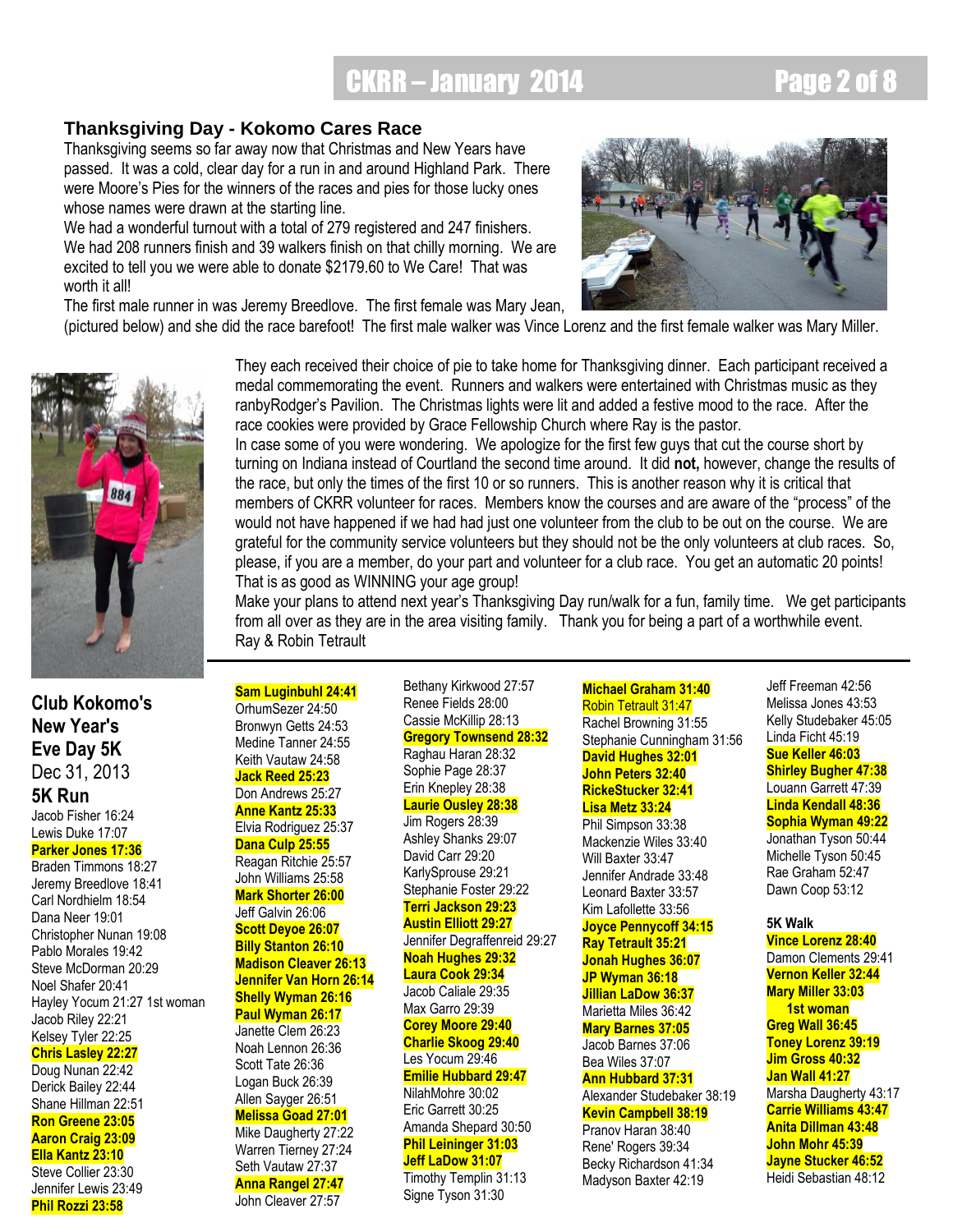### **Wednesday Night Race Results**

**Wed, December 4, 2013 Highland Park Walk/Bike Path**

- 1. Jeremy Breedlove 6:34
- 2. Phil Rozzi 7:34
- 3. Corey Moore 8:25
- 4. GraysenNeer 9:30
- 5. Silky Neer 9:31 6. Dana Neer 9:32
- 7. Charlie Skoog 9:35
- 8. Kobi Moore 9:55
- 9. Tami Moore 9:57
- 10. Kevin Campbell 10:31
- 11. Bruce Savage 10:58
- 12. Savannah Bowers 11:51
- 13. Melissa Bowers 12:04
- 14. Doris Campbell 13:41
- 15. Carol Savage 17:07
- **Joe Kidd Rangel 5K Old Ben/Highland Park 5K Course**
- 1. Max McHaney 20:20
- 2. Jeremy Breedlove 20:20
- 3. Parker Jones 20:20
- 4. Charley Werst 22:55
- 5. Brian Rexroth 24:07
- 6. Natalie Nicholson 24:07
- 7. Phil Rozzi 24:12 8. Michelle Nicholson 24:53
- 9. Keith Vautaw 25:02
- 10. Charlie Skoog 29:42
- 11. David Reinagle 30:18
- 12. Melissa Kidwell 30:42
- 13. Vern Keller 33:36
- 14. Ken Huston 34:34
- 15. Zoe Hubbard 36:14
- 16. Ann Hubbard 36:14
- 17. Shirley Bigher 45:44 18. Sue Keller 45:52

#### **Jackie Sanders Miracle Mile Wed, December 11, 2013 Highland Park Walk/Bike**

- **Path**
- 1. Charley Werst 6:49
- 2. DJ Rodgers 9:49
- 3. Dana Neer 9:49 4. Charlie Skoog 9:50
- 5. Kevin Campbell 10:40
- 6. Doris Campbell 13:23
- 7. Shirley Bugher 14:24

#### **Joe Kidd Rangel 5K Old Ben/Highland Park 5K Course**

- 1. Parker Jones 22:46
- 2. Charley Werst 22:47
- 3. Charlie Skoog 29:19
- 4. Vern Keller 31:57
- 5. Ken Huston 33:09
- 6. Sue Keller 47:11

#### **Jackie Sanders Miracle Mile**

**Wed, December 18, 2013 Highland Park Walk/Bike Path**

- 1. Austin Stewart 5:07
- 2. Aaron Craig 6:54
- 3. Waverly Woolever 8:43 4. Ryan Woolever 8:44
	-
- 5. Katelyn Mills 8:44 6. Charlie Skoog 9:44
- 7. Michael Sadler 9:51
- 8. Kevin Campbell 10:52
- 9. Jerry Leach 14:19
- 10. Shirley Bugher 15:39 **Joe Kidd Rangel 5K Old Ben/Highland Park 5K Course**
- 1. Parker Jones 22:31
- 2. Charley Werst 22:39
- 3. Austin Stewart 22:50
- 4. Aaron Craig 23:02
- 5. Katelyn Mills 25:51
- 6. Keith Vautaw 25:51

*Welcome RileeIsabella Jones – our newest club member. Congratulations Gwen and Parker*



### Chaplain's Chatter

**NFL playoffs, Big 10 and college basketball, high school basketball, and NBA games. Rapidly approaching are the Winter Olympics and the Super Bowl. Go Colts and Pacers!** 

**Goal setting isn't just a good idea for productivity. It's also a spiritual discipline, like prayer,fasting, tithing, and reading our Bible. In fact, goal setting can be an act of stewardship, as we attempt to makethe most of all that God has given us. We can wasteour lives. Plenty of people do it. To make the most of our life and to invest it in a way that outlasts us, we'll need goals.**

**We're either someone who makes things happen or someone who watches things happen – or maybe we have no idea at all what is happening! Those who make things happen are the ones that change the world.**

**Even God sets goals. The Bible says, "God planned to bring all of history to it's goal in Christ. Then Christ would be the head of everything in heaven and on earth." Ephesians 1:10 (GWT). God didn't sit around and let the history of the world unfold in a way that He found appropriate. He PLANNED history. God has goals for the Church. God has goals for every facet of the universe.**

**History is moving to a climax. There will be a Judgment Day, when every knee will bow and every tongue will confess that Jesus Christ is Lord. History is moving toward that goal – because God planned it that way.**

**If God plans, then so should we. God wants us to be like Him in all facets of our lives, including goal setting. You've heard people say, "I'm not going to plan. I'm just going to trust God and go with the flow."That's not spiritual; it's silly! We shouldn't go one more day without making plans for this year. Otherwise, we'll drift through 2014 as we've likely done in previous years.**

**If God has a plan for the next year, shouldn't we have one, too? Always thanking God for his gift of grace, Ricke**

### **CKRR Warm Up Suit Order**

There has been an interest in group purchase CKRR apparel. Price will be about \$70 for embroidered club name & logo jacket and pants. Additional items will be available as in shirts or shorts if interest is there. The web site is:**[www.outletshirts.com/sport](http://www.outletshirts.com/sport-tek/j712)[tek/j712](http://www.outletshirts.com/sport-tek/j712)**Please let us know if you are interested as the order will be sent this month. You may contact Robin Tetrault at [rayrobin@email.com](mailto:rayrobin@email.com) or reply to the editor at **[editor@ckrr.us](mailto:editor@ckrr.us)**

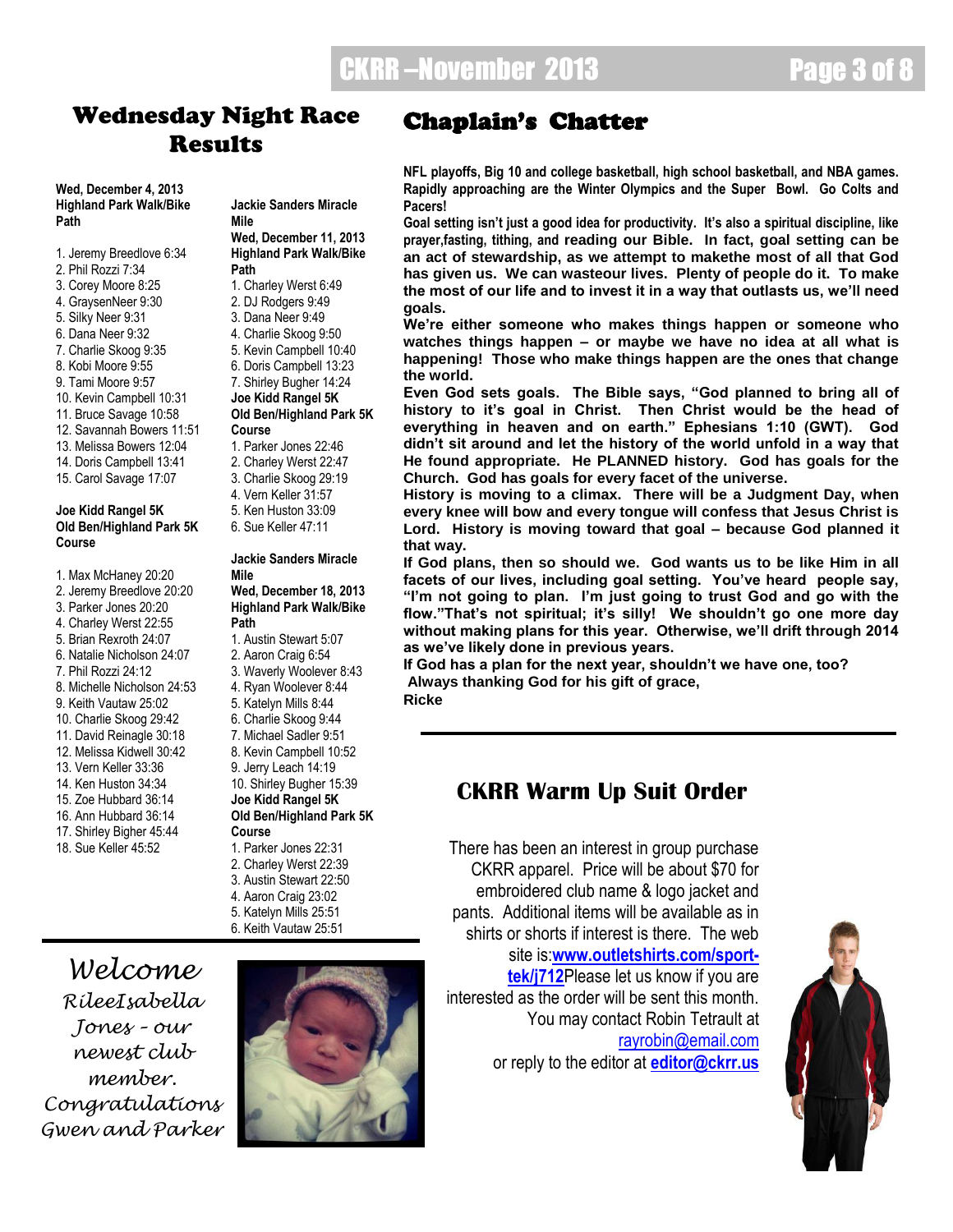## CKRR – January 2014 **Page 4 of 8**

### **2014 Club Point Races**

#### **March 8 - ?**

Old Ben 5K Run/Walk Time: 9 am Location: Rogers Pavilion Highland Park, Kokomo Contact:

#### **March 15**

Norris Insurance 5K Run/Walk Time: 9 am Location: Community Bldg, Amboy, IN Contact: John Norris Phone: (765) 395-7761 Website: norrisinsurance.com

#### **April 5**

CKRR Ultimate 10-Mile Run & 5-Mile Run/Walk Time: 9 am Location: Tierney Warehouse 1401 W. Cliff Dr, Logansport Contact: Rhenda Acton

#### **May 10**

Norris Insurance 3m Walk/ 4m Run Time: 8:30 am Location: Jackson Morrow Park, Kokomo, In Contact: John Norris Website: norrisinsurance.com

#### **May 17**

MCF Prison Breakout 5K Time: Location: Bunker Hill Contact: Anne Hubbard

#### **May 24**

CKRR Almost Free 5K Time: 8 am Location: Highland Park Contact: Mark Shorter

#### **June 7**

Bona Vista 5K Run/Walk Time: 8 am ? Location: Contact: Vicki Boles

#### **June 14**

Norris Insurance 5m Run/ 3m Walk Time: 8 am Location: Greentown, IN Contact: John Norris Phone: (765) 395-7761 Website: norrisinsurance.com

#### **July 5**

CKRR Haynes Apperson 4m, 3m and 1m Time: 8 am Location: Memorial Gym, Kokomo, IN Contact: Mike Anderson & family

#### **July 12**

Race for Grace 5K Run Time: 8 am ? Location: Calvary Presby, 7th & Spencer Strs, Logansport Contact: Phone: (574) 753-0505

**July 19**

Western Panther Prowl 5K Run/Walk Time: 8 am Location: Russiaville, IN Contact: Gary Jewell NOTE: Please do NOT park in the lot at Waddell"s IGA. It is reserved for their customers only.

#### **August 2**

Norris Insurance 5K Run/ Walk Time: 8 am Location: Converse, IN Contact: John Norris Website: norrisinsurance.com

#### **August 16**

CAM Race for Shelter 5K Run/Walk Time: 8 am Location: Oakbrook Valley, Russiaville, IN Contact: Oakbrook Community Church Phone: (765) 252-7030

#### **August 23**

*Runnin the Shores 5K - maybe* Time: Location: Contact: Rebecca Monroe

**September 6** 5th Annual Steps to Recovery 5K Time: Location: Contact:

#### **September 13**

Annual CK Girls Night Out 5K Time: 5:00 pm Location: Downtown Kokomo Contact:

#### **September 27**

14th Bee Bumble 5K/10K Time: 8:00 am Burnettsville, IN Contact:

**October 4**

Cole Porter 5K Run/Walk, 15K Run Time: 9:00 AM Location: Circus Bldg, Peru, IN Contact:

#### **October 25**

YMCA Jack-o-lantern Jog - **maybe** 5K Run/Walk Time: 8am Location:YMCA, Kokomo Contact:

#### **November 8**

CKRR Charity 5K Run/ Walk Points 20 for Each Finisher Time: 9 AM Location: UAW 292 Union Hall Contact:

#### **November 27**

Club Kokomo Cares 5K Run/Walk Time: 8 AM Location: Rogers Pavilion Highland Park, Kokomo, IN Highland Park Contact: Ray & Robin Tetrault, Mark **Shorter** Phone: (765) 854-1393

**December 31** CKRR New Year's Eve 5K Run/ Walk Time: 2 PM Location: UAW Local 292 Contact: Joni McCraken



### **Additional Schedule Dates**

#### **Apperson Kids Track & Field**

**July 5** Location: Memorial Gym Track Field Kokomo, IN Contact: Jordan Ousley

### **Coyote Kids Schedule**

Location: Jackson Morrow Park Kokomo, IN Contact: Robin & Ray Tetrault **June 5, 12, 19 & 26 July10, 17, 24 (rain date if necessary) July 31-Awards**

### **Race Rules Reminders**

Please notice the following rules highlighted in our Club Kokomo Membership Waiver. These rules are requirements for our RCAA insurance policy as well as the safety of our racers, spectators and volunteers.

 **Bicycles, skateboards, baby joggers, roller skates or blades, animals, and radio headsets are not allowed in the race**

Also, please note that during your race registration and club membership application you will be asked to designate if you are a runner or walker. **Walkers are not permitted to run or jog during any point's race events**. Runners can run, jog or walk. *Violators risk disqualification for the race scoring.*

If you have any questions, please see a board member or email the editor

Awards Banquet – Feb, 8<sup>th</sup>, 2pm at Brookside Free Methodist Church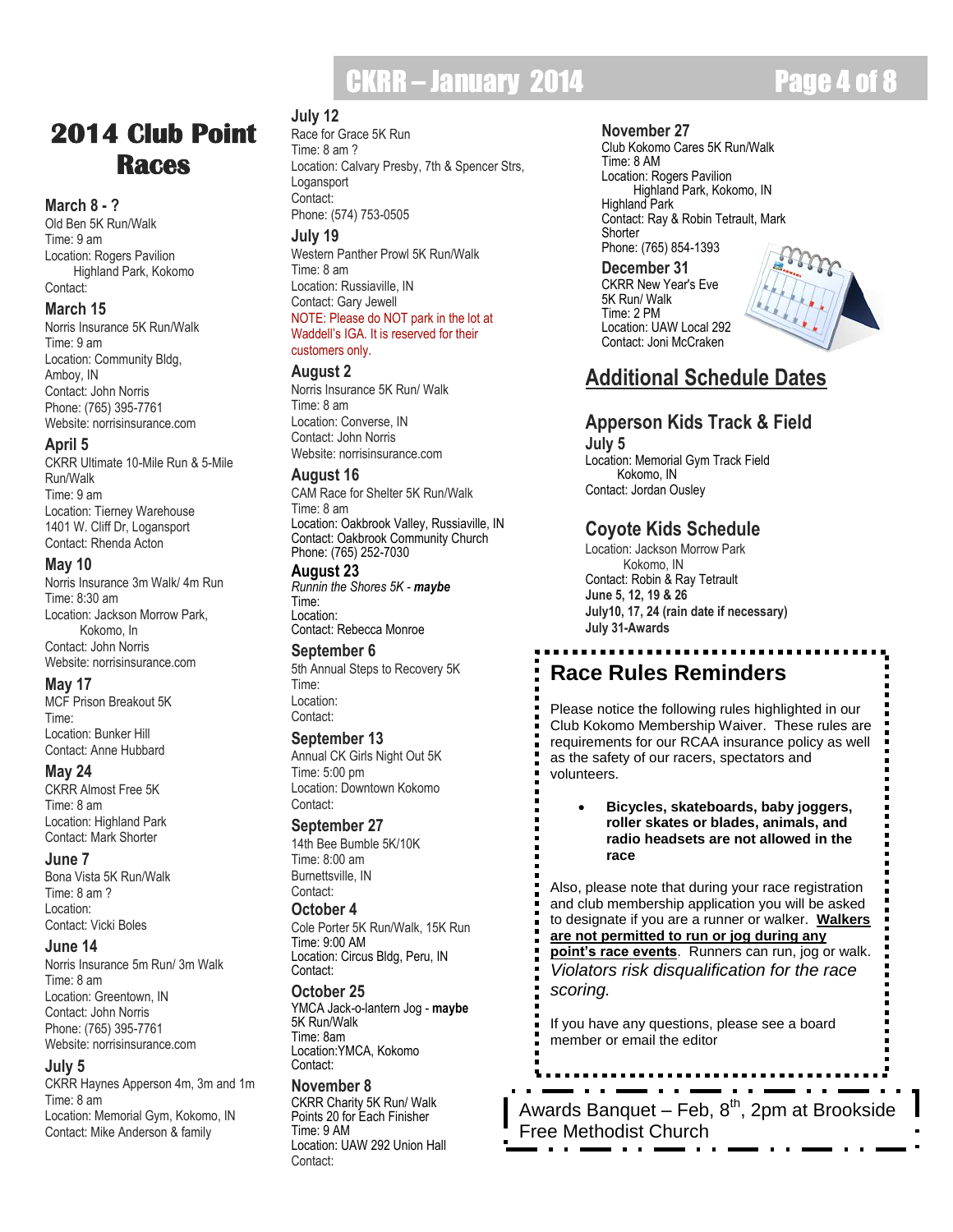## **CKRR – January 2014 Page 7 of 8**

### **Point Standings**

**Runner 0-12 Female**

Madison Cleaver 110-6 Ella Kantz 100-5 Sophia Wyman 77-6 V Lauren Weber 67-5 Hannah Moore 47-3 Lilly York 40-2 Maya James 20-1 Anna Weitzel 20-1 V Sydnie Boley 15-1 Elizabeth Felker 15-1 Grace Bagwell 12-1 **Male** Brayden York 220-11 Corey Moore 115-7

John Paul Wyman 94-6 V Jacob Van Horn 55-3 Jonah Hughes 54-4 Isaac Maurer 20-1 Ben Weitzel 20-1 V Max White 20-1 Nathan Gollner 15-1 Konnor Boley 12-1 Kobi Moore 10-1 **Runner 13-19 Female** Emilie Hubbard 269-16 Tara Rodriquez 255-13 Jillian LaDow 44-3 H Kate Steiner 40-2 H Carly Jones 35-2 Kasey High 32-2 Hannah High 30-2 Alanna Echols 20-1 Elise Glover 20-1 Nicole Hampshire 20-1 Hannah Gollner 15-1 Emma Nixon 15-1 Christina Deyoe 12-1 **Male** Jeremy Breedlove 215-11 V Jordan Fivecoate 110-7 V Dorian Gray 90-5 HV Noah Hughes 65-5 Sam Luginbuhl 65-4 Austin Elliott 47-3 Samuel Bettegnies 44-3 H Vinh Lee 35-2 Keagan James 20-1 Colten Pearce 20-1 Minh Pham 20-1 Brett Merrick 15-1 Chase Moser 12-1 Tanner Boley 10-1 Landrum Neer 9-1 Cavan Williams 9-1 **Walker 13-19 Male** Teng Lee 40-2 **Runner 20-24 Female** Kelsey Kennedy 280-14 Nikki McCracken 60-3 H Jessica Sheets 15-1

Mindy Oakes 12-1

**Male**

Kory Kennedy 400-20 HV Parker Jones 255-15 **Runner 25-29 Female** Kathryn Wall 190-10 Jenna Clark 80-4 Laura Heflin 62-4 H Amber Longwith 55-3 Connie Gish 42-3 H **Male** Jordan Ousley 200-10 H Ryan Dollens 20-1 H **Walker 25-29 Male** Vince Lorenz 420-21 HHV **Runner 30-34 Female** Melissa Goad 200-10 Valerie Leger 151-10 Angela Anderson 125-10 Amanda Fernandes 95-5 H Rebekah Monroe 92-5 UHV Kathleen McKinney 70-4 HH **Male** Michael Anderson 200-10 H Luke Leger 95-6 Billy Cox 52-3 **Runner 35-39 Female** Sharon Whelan 231-14 HV Jennifer Van Horn 223-13 HH Kelly Wright 120-6 H Adriene Riggle 110-7 H Anna Kantz 90-5 Tarin Serra 85-5 H Nikole Frazier 75-4 H Angie Gollner 60-3 H Darcie York 44-3 Stacey Bettegnies 40-2 HH Tina Dixon 40-2 H Geana Moore 40-2 Michelle Boyd 20-1 Robyn Paginton 20-1 H Tausha Shackelford 12-1 **Male** Matt York 260-13 MHH Chris Lasley 185-10 HH Aaron Craig 180-10 H Chris Frazier 35-2 Aaron Kirk 20-1 H Carey Stranahan 20-1 Moe Wright 12-1 **Runner 40-44 Female** Shelly Wyman 190-10 MHHV Heather Weber 120-6 HH Patricia Weitzel 100-6 V Dana Culp 95-5 H Mary White 60-3 Lora Felker 52-3 HH **Male** Paul Wyman 164-10 MHHV Christian High 135-7 MHH Scott Riggle 112-6 H David Reinagle 101-6 HH Virgil Weitzel 75-4 HV T.A. Weber 70-4 H

> Scott Colford 60-3 H Chris James 55-3 H Tony White 35-2

#### Steve Williams 27-2 Jim Boley 20-1 V Steve Gollner 20-1 Randy Maurer 15-1 **Runner 45-49 Female** Tami Moore 250-13 UMHHV Laura Cook 226-14 H Terri Jackson 110-6 H Joni McCracken 95-5 H Jenni Ortman 80-4 UMHH Cindy Stone 75-4 H Valerie Merrick 60-3 Linda Kendall 44-3 V Kim Anderson 27-2 Laura Sheets 12-1 **Male** Jack Reed 354-20 HHV Michael Graham 319-20 V Ron Moore 190-10 MHV Jay Priest 90-5 H Dana Neer 80-4 H Dan Lutes 52-3 H Todd Moser 20-1 H Brian Reinhardt 20-1 V Tommy Werst 20-1 H Scott Glover 15-1 Chee Lee Lee 15-1 Terry Jones 10-1 **Walker 45-49 Female** Carol Savage 215-11 Anh Lee 95-5 **Runner 50-54 Female** Cara McKellar 280-17 Laurie Ousley 259-14 H Ann Hubbard 205-16 V Marianne Wilson 165-12 Roxane Burrous 120-6 Nancy Anderson 69-5 Anita Upchurch 64-4 H Lisa Metz 59-4 Tracy Brown 19-2 **Male** Phil Rozzi 355-20 UHHV Scott Deyoe 240-17 MHHV Paul Sanders 181-11 H Byron Bundrent 160-8 H Bruce Savage 129-11 H Kevin Campbell 67-6 John Anderson 64-4 Al Hochgesang 62-4 Ron Metz 57-4 V Jerry Long 55-3 Ken Swinehart 36-3 Heath Spence 20-1 Michael Thrasher 20-1 V Matt Steiner 12-1 **Walker 50-54 Female** Mary Miller 460-23 HH Jayne Stucker 279-19 V Jane Inman 169-11 H Chari Deyoe 97-6 HH Jean Heflin 81-6 V Raye Jean Swinehart 50-3 Amanda Pena 15-1 **Male** Steve Inman 60-3 V Kevin Whitted 60-3 H

**Runner 55-59 Female** Anna Rangel 340-19 UHH Jana Skoog 315-16 MH Robin Tetrault 195-13 MHV Vicki Bennett Thomas 86-6 H Mary Barnes 74-5 Theresa Barlow 50-3 HV Debra Perkins 32-3 Vicki Boles 20-1 V **Male** Greg Townsend 386-21 UHV Mike Deardorff 217-13 H Keith McAndrews 185-10 V Jeff LaDow 113-8 H Ray Tetrault 109-9 Jerry Meiring 79-6 Russ Hovermale 78-6 Earl Strong 42-3 Scott Hamilton 20-2 Mark Rodgers 20-1 H Terry Townsend 20-1 V Jeff Perkins 18-2 Will Daehler 10-1 **Walker 55-59 Female** Barbara Hobbs 100-5 MHH **Male** Rick Spencer 300-15 HH **Runner 60-64 Female** Joyce Pennycoff 340-17 HH Jeanie Townsend 262-17 MHV Sue Keller 249-18 HV Robin Cole 153-10 Rhenda Acton 115-7 H Shirley Bugher 76-6 Anita Frazier 55-3 H Marty Menges 20-1 **Male** Mark Shorter 415-23 HV Ron Green 267-14 HV Charlie Skoog 221-15 MV Bill Menges 141-10 H Steve Kilcline 82-5 HV Tom Miklik 80-5 H Phil Leininger 30-2 Joe Yeagle 20-1 V **Walker 60-64 Female** Jan Wall 435-23 HH Carrie Williams 205-13 H Angela Lorenz 152-11 H Judy Trobaugh 39-3 **Male** Greg Wall 383-24 HHV Vern Keller 380-19 HV Toney Lorenz 258-19 HHV Robin Michael 196-17 H Steve Wilson 122-10 James Canning 70-4 Melvin Hobbs III 61-4 HH **Runner 65-69 Female** Susan Gerhart 40-2 H Kathie Barnett 20-1 **Male** David Hughes 367-23 UHV Gary Callahan 340-17

Doug Mankell 72-7 Bill Barnett 20-1 H Jim Burrous 20-1 V **Walker 65-69 Female** Mary Lou Rutherford 330-19 HV Anita Dillman 320-13 H Diana Brown 35-2 V **Male** Bob McBride 200-10 Richard Kerkhof 20-1 V **Runner 70-74 Male** Billy Stanton 200-10 John Peters 185-10 V Stan Shuey 132-8 V Dale Sullivan 35-2 John Norris 20-1 V **Walker 70-74 Male** John Mohr 250-14 H Jim Gross 180-9 H Jerry Leach 80-4 V Dan Coughlin 20-1 V **Runner 75-79 Male** Riley Case 100-5 **Walker 75-79 Male** Jerry Lambert 200-10 HV Robert Cupp 95-5 Dick Summerton 30-2 **Walker 80+ Male** Milt Brown 20-1

Ricke Stucker 329-22 V

### **HAPPY BIRTHDAY**

1-2 Patti Reinhardt 1-2 Laura Heflin 1-4 Moe Wright 1-5 T.A. Weber 1-8 Robin Michael 1-17 Milt Brown 1-17 Ryan Dollens 1-17 Jeff LaDow 1-17 Emma Nixon 1-20 Isaac Felker 1-21 Samuel Bettegnies 1-22 Sandy Summerton 1-22 Julie LaDow 1-24 Jerry Long 1-24 Tony White 1-25 Donna Andrews 1-28 Todd Moser

1-29 Ray Felker